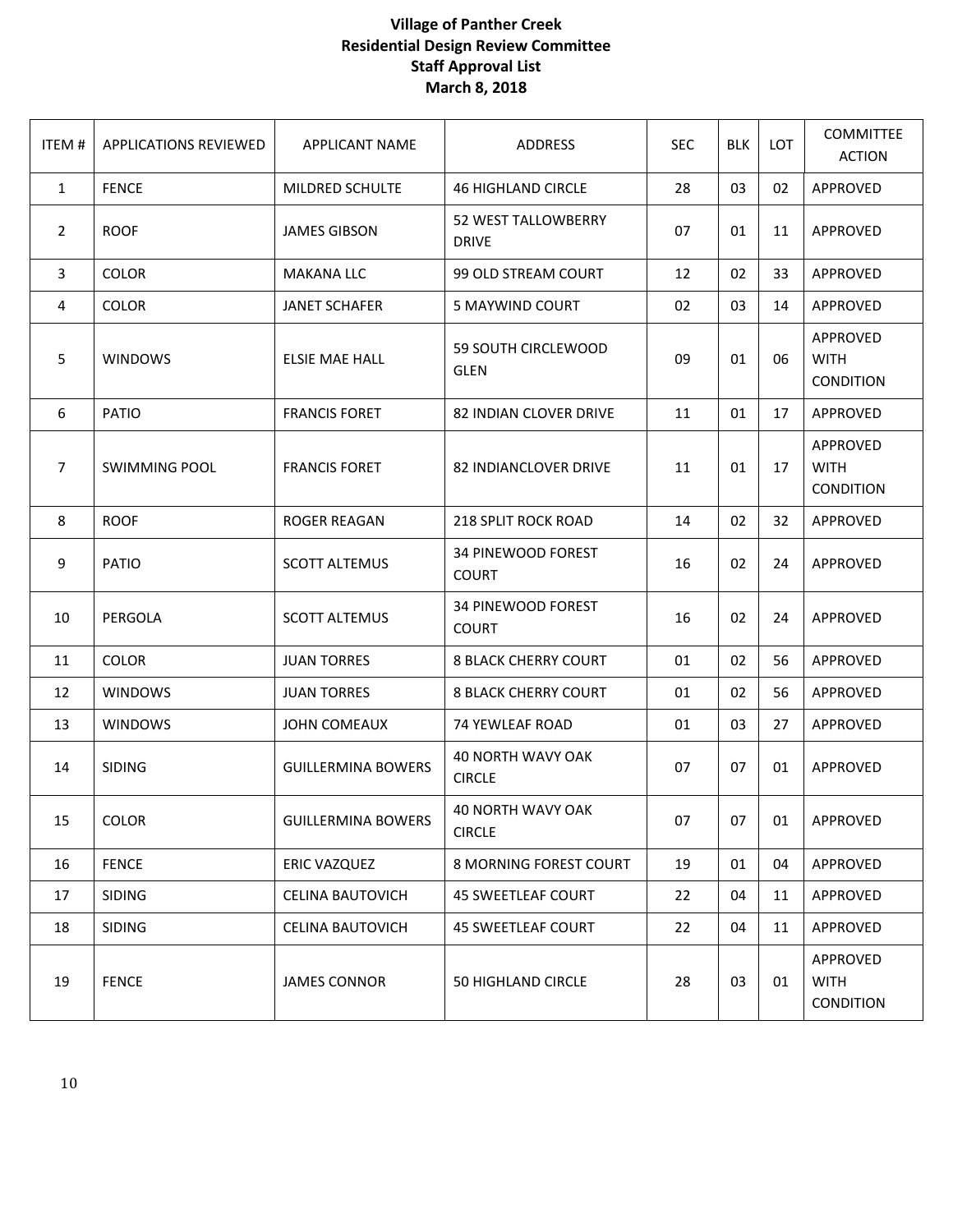## **Village of Panther Creek Residential Design Review Committee Staff Approval List March 8, 2018**

| 20 | <b>SUMMER KITCHEN</b> | NANCY DEVLIN         | 3 DORSET SQUARE            | 45 | 01 | 15 | APPROVED<br><b>WITH</b><br><b>CONDITION</b> |
|----|-----------------------|----------------------|----------------------------|----|----|----|---------------------------------------------|
| 21 | <b>TREE REMOVAL</b>   | RONALD BUEHNER       | <b>19 MEADOWFAIR COURT</b> | 14 | 02 | 18 | APPROVED                                    |
| 22 | <b>PAVERS</b>         | THOMAS ALBERTSON     | 9 MEADOWFAIR COURT         | 14 | 02 | 22 | APPROVED                                    |
| 23 | <b>TREE REMOVAL</b>   | <b>FRANCIS FORET</b> | 82 INDIAN CLOVER DRIVE     | 11 | 01 | 17 | APPROVED                                    |